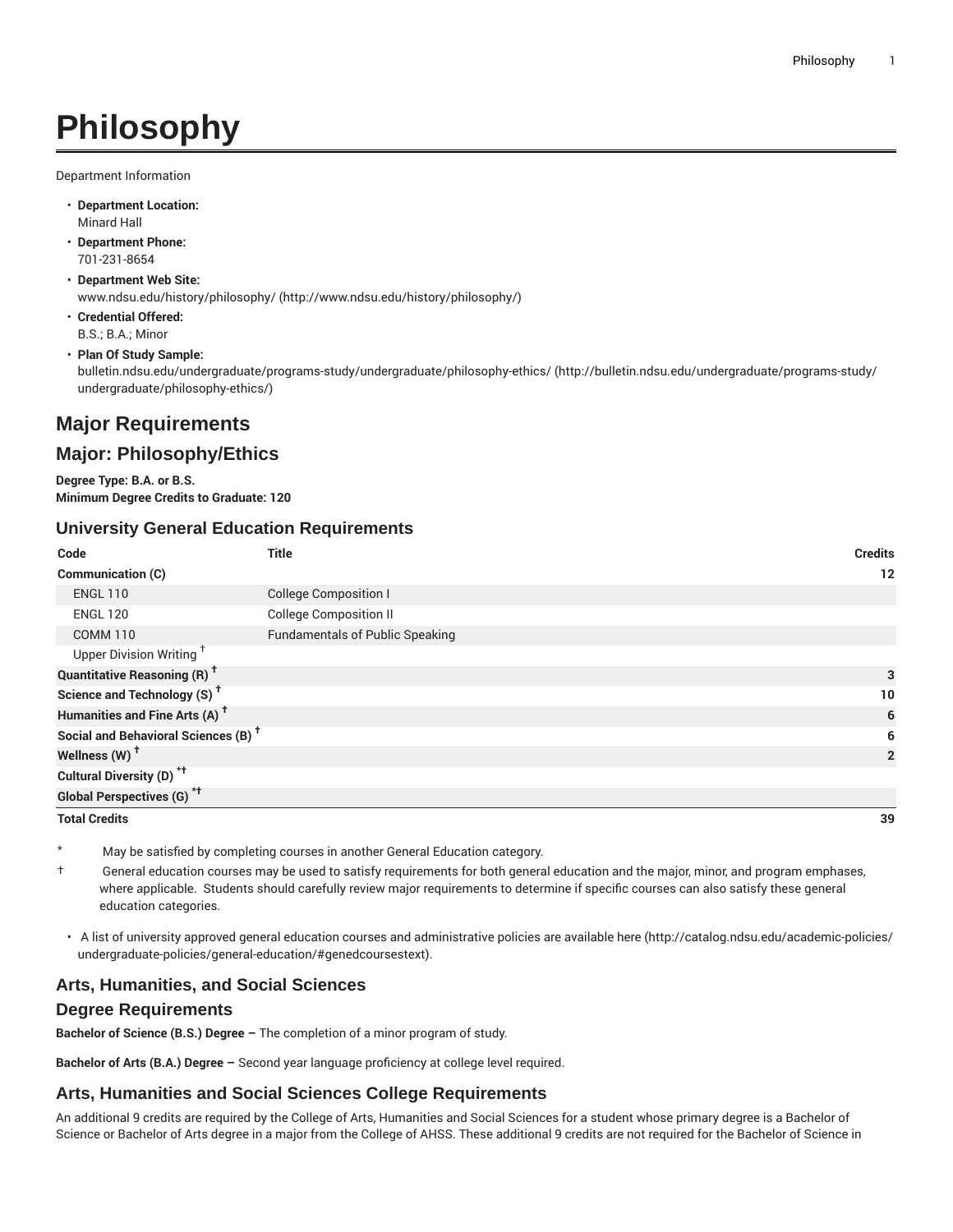Architecture degree, Bachelor of Science degree with a major in Environmental Design, Bachelor of Fine Arts degree, Bachelor of Music degree, for any student whose primary major or degree is not in the College of AHSS, or the student is earning two majors or two different degrees.

| Code                                                       | Title                                                                                                                                                                                                                                                                                                                                                              | <b>Credits</b> |
|------------------------------------------------------------|--------------------------------------------------------------------------------------------------------------------------------------------------------------------------------------------------------------------------------------------------------------------------------------------------------------------------------------------------------------------|----------------|
| <b>AH&amp;SS College Requirements</b>                      |                                                                                                                                                                                                                                                                                                                                                                    |                |
|                                                            | Courses used to satisfy any general education requirement cannot be used to also count toward the AH&SS College Requirements. A<br>minimum of three credits is required in each of the 3 following areas for a total of 9 credits. Choose only those courses with the prefixes<br>listed for each area. A course with the WGS prefix can only be used in one area. |                |
| Area One: Humanities                                       |                                                                                                                                                                                                                                                                                                                                                                    | 3              |
| ARB, ENGL, FREN, GERM, HIST, HUM, PHIL, RELS, SPAN, or WGS |                                                                                                                                                                                                                                                                                                                                                                    |                |
| <b>Area Two: Social Sciences</b>                           |                                                                                                                                                                                                                                                                                                                                                                    |                |
| ANTH, CJ, COMM, EMGT, POLS, SOC, or WGS                    |                                                                                                                                                                                                                                                                                                                                                                    |                |
| <b>Area Three: Fine Arts</b>                               |                                                                                                                                                                                                                                                                                                                                                                    | 3              |
| ARCH, ART, ENVD, LA, MUSC, or THEA                         |                                                                                                                                                                                                                                                                                                                                                                    |                |
| <b>Total Credits</b>                                       |                                                                                                                                                                                                                                                                                                                                                                    | 9              |

## **Major Requirements**

| Code                                                     | <b>Title</b>                                                          | <b>Credits</b> |  |
|----------------------------------------------------------|-----------------------------------------------------------------------|----------------|--|
| <b>Philosophy/Ethics Major Requirements</b>              |                                                                       |                |  |
| <b>PHIL 101</b>                                          | Introduction to Philosophy (May satisfy general education category A) | 3              |  |
| <b>PHIL 210</b>                                          | <b>Ethics</b>                                                         | 3              |  |
| or PHIL 215                                              | <b>Contemporary Moral Issues</b>                                      |                |  |
| <b>PHIL 257</b>                                          | Traditional Logic (May satisfy general education category R)          | 3              |  |
| <b>PHIL 321</b>                                          | <b>Ancient Philosophy</b>                                             | 3              |  |
| or PHIL 322                                              | Medieval Philosophy                                                   |                |  |
| <b>PHIL 323</b>                                          | Modern Philosophy                                                     | 3              |  |
| or PHIL 324                                              | Contemporary Philosophy                                               |                |  |
| <b>PHIL 451</b>                                          | Epistemology                                                          | 3              |  |
| <b>Capstone Experience: Select one of the following:</b> |                                                                       | 3              |  |
| <b>PHIL 450</b>                                          | Metaphysics (May satisfy general education category C)                |                |  |
| <b>PHIL 486</b>                                          | Philosophy & Literature                                               |                |  |
| <b>PHIL 494</b>                                          | Individual Study                                                      |                |  |
| <b>Philosophy/Ethics Major Electives</b>                 |                                                                       | 11             |  |
| <b>Total Credits</b>                                     |                                                                       | 32             |  |

**Program Note:** Waivers to any of the program requirements listed above is not possible. Students must complete a minimum of 32 credits for the Philosophy/Ethics major.

# **Minor Requirements**

## **Minor: Philosophy-Humanities**

#### **Minor Requirements**

**Required Credits: 21**

| Code                          | <b>Title</b>                     | <b>Credits</b> |
|-------------------------------|----------------------------------|----------------|
| <b>Required Minor Courses</b> |                                  |                |
| <b>PHIL 101</b>               | Introduction to Philosophy       | 3              |
| <b>PHIL 210</b>               | <b>Ethics</b>                    | 3              |
| or PHIL 215                   | <b>Contemporary Moral Issues</b> |                |
| <b>PHIL 257</b>               | <b>Traditional Logic</b>         | 3              |
| <b>PHIL 450</b>               | Metaphysics                      | 3              |
| or PHIL 451                   | Epistemology                     |                |
| <b>PHIL 486</b>               | Philosophy & Literature          | 3              |
| or PHIL 494                   | Individual Study                 |                |